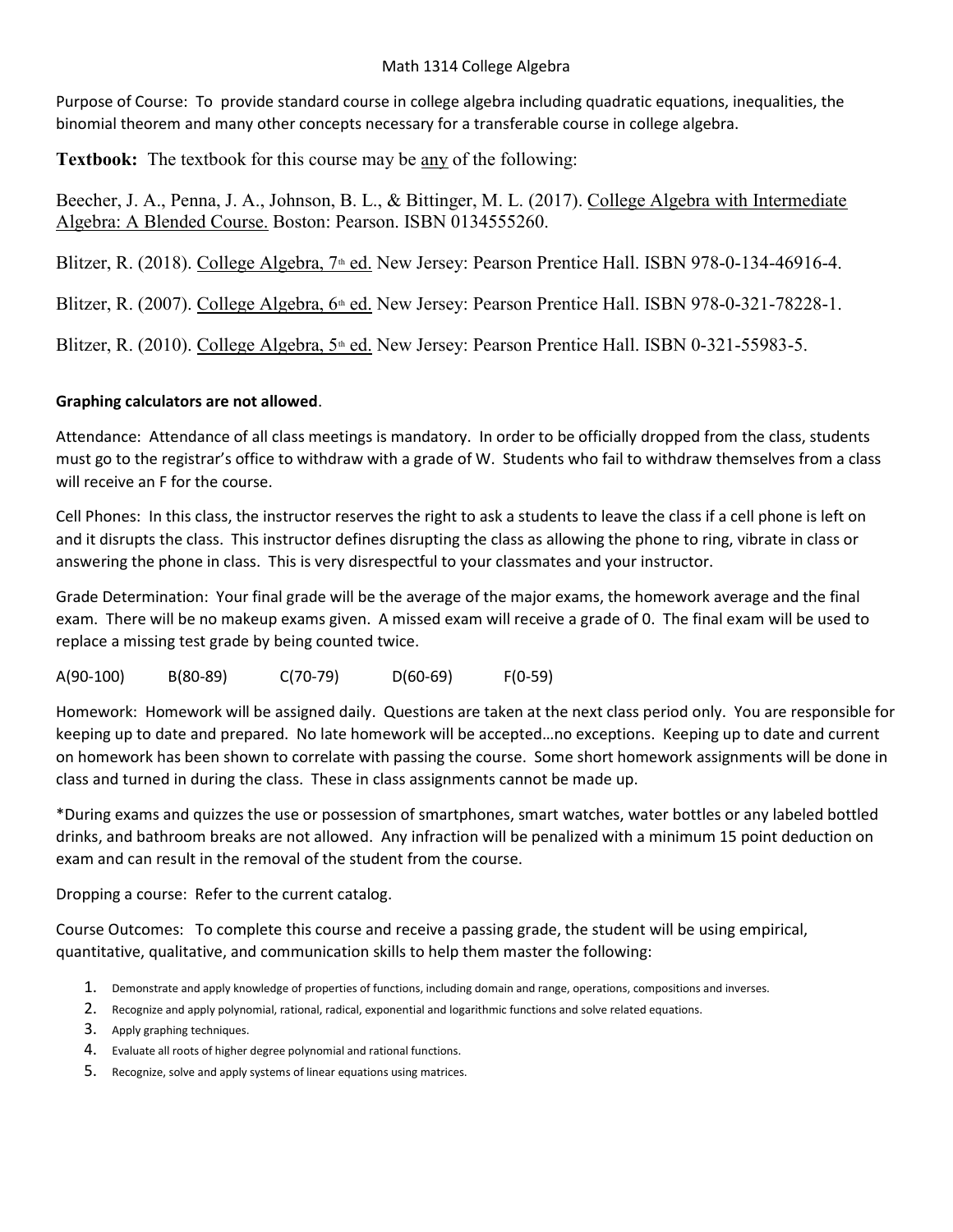Class: Math 1314.010/013 TT 10-11:45/1-2:45 M112/124 Semester: Fall 2019 Instructor<u>:</u> Alma F. Lopez **Communist Communist Communist Communist Communist Communist Communist Communist Communist Communist Communist Communist Communist Communist Communist Communist Communist Communist Communist Com** 

| Monday            | Email: alopez@southplainscollege.edu<br>Tuesday | Wednesday                   | Thursday                    | Friday               |
|-------------------|-------------------------------------------------|-----------------------------|-----------------------------|----------------------|
| Aug 26            | Aug 27                                          | Aug 28                      | Aug 29                      | Aug 30               |
|                   | Forms and Assessment                            |                             | 1.2, 1.3                    |                      |
| Sept 2            | Sept 3                                          | Sept 4                      | Sept 5                      | Sept 6               |
| Labor Day Holiday | 1.4, 1.5                                        |                             | 1.6                         |                      |
| Sept 9            | Sept 10                                         | Sept 11                     | Sept 12                     | Sept 13              |
|                   | 1.7                                             |                             | Review                      |                      |
| Sept 16           | Sept 17                                         | Sept 18                     | Sept 19                     | Sept 20              |
|                   | Test 1                                          |                             | 2.1, 2.2                    |                      |
| Sept 23           | Sept 24                                         | Sept 25                     | Sept 26                     | Sept 27              |
|                   | 2.3,2.6                                         |                             | 2.4, 2.8                    |                      |
| Sept 30           | Oct 1                                           | Oct 2                       | Oct 3                       | Oct 4                |
|                   | 3.1                                             |                             | Review                      |                      |
| Oct 7             | Oct 8                                           | Oct 9                       | Oct 10                      | Oct 11               |
|                   | Test 2                                          |                             | 3.2, 3.3                    | <b>Fall Break</b>    |
| Oct 14            | Oct 15                                          | Oct 16                      | Oct 17                      | Oct 18               |
|                   | 3.4                                             |                             | 3.5                         |                      |
| Oct 21            | Oct 22                                          | Oct 23                      | Oct 24                      | Oct 25               |
|                   | 3.6                                             |                             | Review                      |                      |
| Oct 28            | Oct 29                                          | Oct 30                      | Oct 31                      | Nov 1                |
|                   | Test 3                                          |                             | 4.1, 4.2                    |                      |
| Nov 4             | Nov 5                                           | Nov <sub>6</sub>            | Nov 7                       | Nov 8                |
|                   | 4.3, 4.4                                        |                             | Com Int, 5.1                |                      |
| Nov 11            | <b>Nov 12</b>                                   | Nov 13                      | Nov 14                      | Nov 15               |
|                   | 5.4                                             |                             | 5.2, LDTD                   |                      |
| <b>Nov 18</b>     | Nov 19                                          | Nov 20                      | Nov 21                      | Nov 22               |
|                   | 6.2, 5.5                                        |                             | Review                      |                      |
| Nov 25            | Nov 26                                          | Nov 27                      | Nov 28                      | Nov 29               |
|                   | Test 4                                          | <b>Thanksgiving Holiday</b> | <b>Thanksgiving Holiday</b> | Thanksgiving Holiday |
| Dec 2             | Dec 3                                           | Dec 4                       | Dec 5                       | Dec 6                |
|                   | 6.5, 8.5                                        |                             | <b>Final Review</b>         |                      |
| Dec 9             | Dec 10                                          | Dec 11                      | Dec 12                      | Dec 13               |
|                   | Final Exam 10:15-12:15                          |                             | Final Exam 10:15-12:15      |                      |
|                   | Math 1314.010                                   |                             | Math 1314.013               |                      |
|                   |                                                 |                             |                             |                      |
|                   |                                                 |                             |                             |                      |